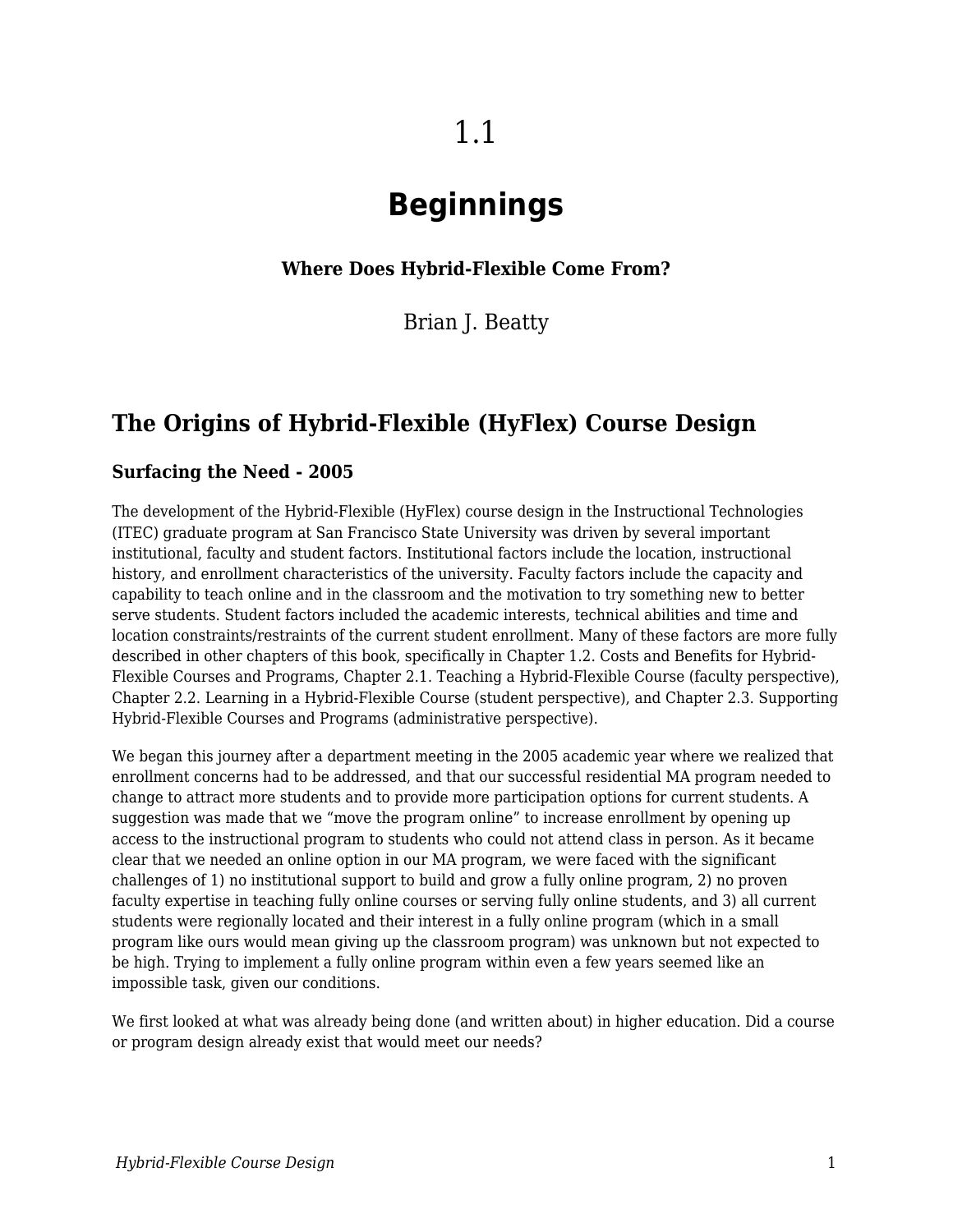#### **Blended and Hybrid Learning Environments ca. 2006**

As it became clear to us that some combination of online and classroom instruction would be needed, we assessed the current understanding of best practice. Blended learning in hybrid courses was well established as a legitimate (and sometimes superior) instructional format in higher education. (Means, Toyama, Murphy, Bakia, & Jones, 2010) As we sought solutions to the problem of needing to serve regional students with online and classroom options that allowed maximum student choice in participation mode, we searched for methods already being used successfully elsewhere. We wanted to build upon the work of others, even if all we could find was a solid foundation from which we could craft our own design.

Within the blended/hybrid literature, we found excellent design guidance for creating teacherdirected blends or hybrid formats, but nothing that seemed to provide the student-directedness we wanted to provide. Most academic discussion and design guidance for blended and hybrid formats also required students to participate in both classroom and online activities or sessions, so there was no explicit support for students who want or need to be always online or always in the classroom.

- Sands (2002) provides a principle-based approach to designing a hybrid environment that blends classroom and online instruction under the control of the instructor. Students are expected to participate in the specified mode for each activity or lesson as designed by the instructor (or course designer).
- Orey (2002) describes a format that includes both classroom and online (distance) students in the same course sections. These online students typically are always remote and seem to have no opportunity for attending class in person (due to geography rather than teacher control). In this situation, we find more useful guidance for HyFlex, since there are always online students and always classroom students, but there is no discussion or guidance for supporting student choice of participation mode.
- Martyn (2003) describes a hybrid online model which is essentially a traditional classroom with online instructional activities; participation mode directed by the instructor. Like others, the presumption of faculty (or course designer) knowing what is "best" for every student largely ignores individual student factors (schedule or location conflicts) that are often more powerful in controlling participation than is faculty direction.
- Rasmussen (2003) presents an interesting and robust study of student and instructor interaction in a blended learning environment that mixes "always online" students with "always classroom" students. Online students in this case are remotely located and participate synchronously (at the same time) with classroom students. There is no reported flexibility for students to change from one mode to the other from week to week. (No "Flex".)
- Bonk and Graham (2006) provides a comprehensive handbook of the blended learning landscape in the early 2000's with many specific cases of localized solutions to challenges which are well-addressed by unique blends of online and face-to-face instruction. Graham (2006) defines blended learning, explains three primary axes of blending and provides a framework of design guidance to support instructors and instructional designers in creating "best" blends for given situations. Like other design guidance, the assumption for most (or perhaps all) situations is that all students will participate in all activities, whether online or in the classroom, presumably leading to effective learning for all.
- Power (2008) represents another direction for blended learning development in the mid-2000's; blending asynchronous and synchronous instructional modes for online students. This approach, usually called "blended online learning" could potentially provide more "at a distance" flexibility for students but only if the student is given control over their participation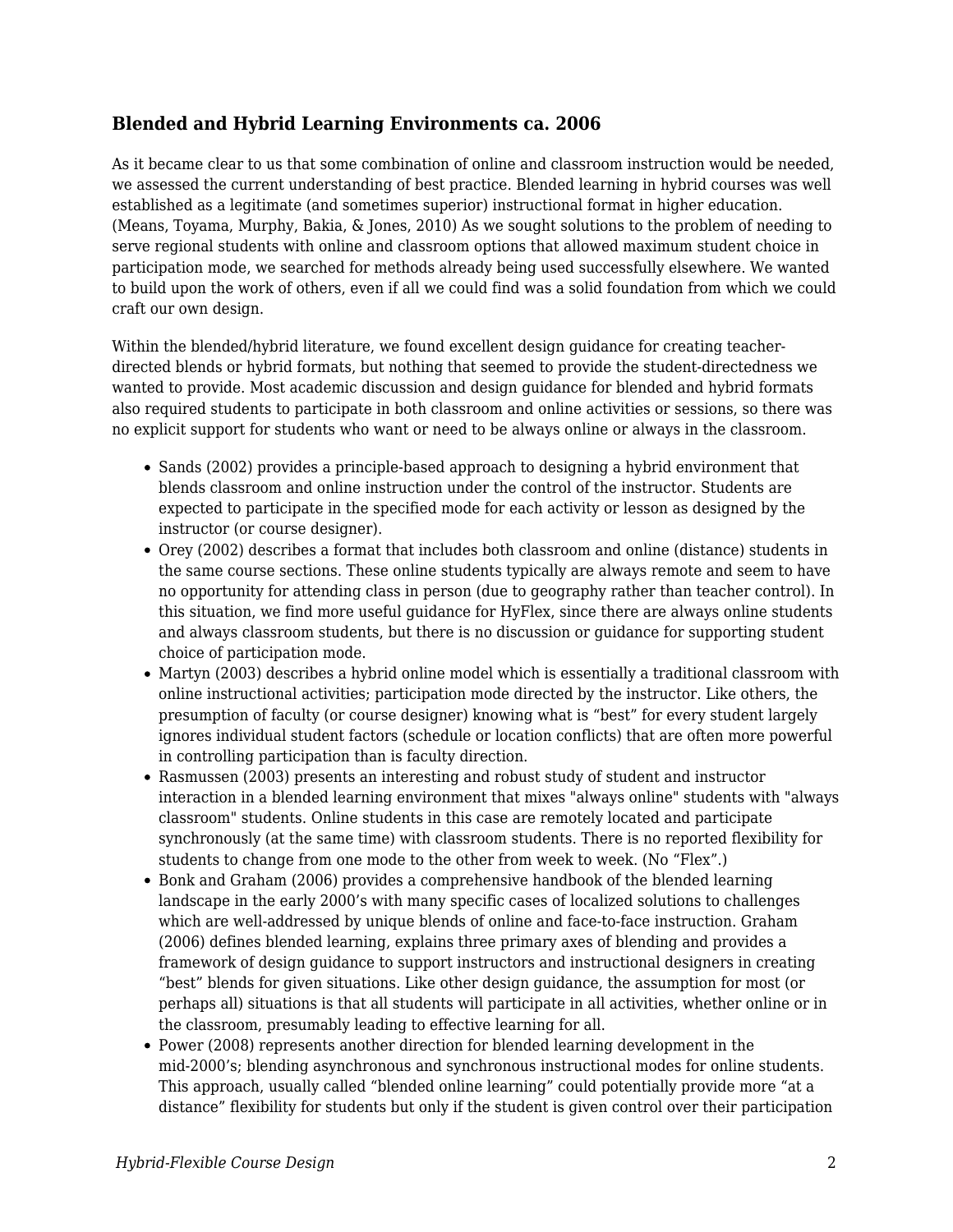(synchronous or asynchronous). Additionally, since this design was developed as a more effective approach than classic video-conference-based distance education for students who are always remote, there is no provision for a classroom learning environment.

# **Solving our Problem: The Genesis of HyFlex**

Clearly, a traditional blended learning approach was not going to meet our requirements. We decided that we needed a "bridge" to online; an approach to serving fully online students without abandoning our current classroom students. (Beatty, 2007a) With minimal college support (one course release for one term), I embarked on the HyFlex journey by adding a simple (yet effective) online student path in one of my traditional courses. (Beatty, 2006) Those early graduate students were enthusiastic design partners for a few terms as we tried new approaches, different technologies, and gathered data about participation patterns and student academic performance. (Beatty, 2007b) Within a year, we started to realize that we were doing something much more than building a bridge to a fully online program, we were in fact building a new type of program, one that used hybrid classes (blending online and classroom participation modes) to provide flexible learning paths and allowed students to decide for themselves which path was "best" for them on a daily or weekly basis.

We needed a name for this approach, and settled on a portmanteau of hybrid and flexible: HyFlex.

There are other systemic organizational drivers that surface additional needs for HyFlex or similar approaches that provide flexibility for student participation. (See the case study chapters in Unit III for examples from other universities.) In the past decade, like many graduate programs in the U.S., many other graduate programs at SF State have been experiencing similar pressure to bolster declining enrollments by attracting new students and retaining current students. Some faculty in other programs (in multiple colleges) have use HyFlex courses to provide additional participation options for students, much like we did with the ITEC program. Within the academic leadership of the university, there has been growing interest in attracting students from outside our traditional region; HyFlex courses provide the capacity for programs to serve remote students in additional to providing convenience and alternatives to regional students.

Like many institutions, SF State has experienced challenges to maintaining university operations, including the instructional program, during local and regional emergencies such as, transit strikes, electrical outages, building closures, wildfires (and the smoke they generate), and major storms. University leadership has occasionally expressed interest in expanding the use of HyFlex, since for many emergency situations, the online instructional mode may remain operational even when the campus is locally closed, allowing instructional "business" to be continued. To date, however, no substantial strategic business continuity-related implementation effort has been launched.

With the growth of HyFlex at SF State beyond the original ITEC graduate program context, and in synchronicity with an academic senate process establishing high-level policy regarding online education at the university, we developed an official definition of HyFlex courses so that within our institution, we could ensure a consistent understanding of what HyFlex meant to students, faculty, and administrators. (This policy took several years of drafting, discussion, and negotiation. Thankfully, including the HyFlex definition was *not* a controversial aspect.)

"In a **Hybrid Flexible (HyFlex) Class,** students can choose to attend class either in an assigned face-to-face environment or in an online environment, synchronously or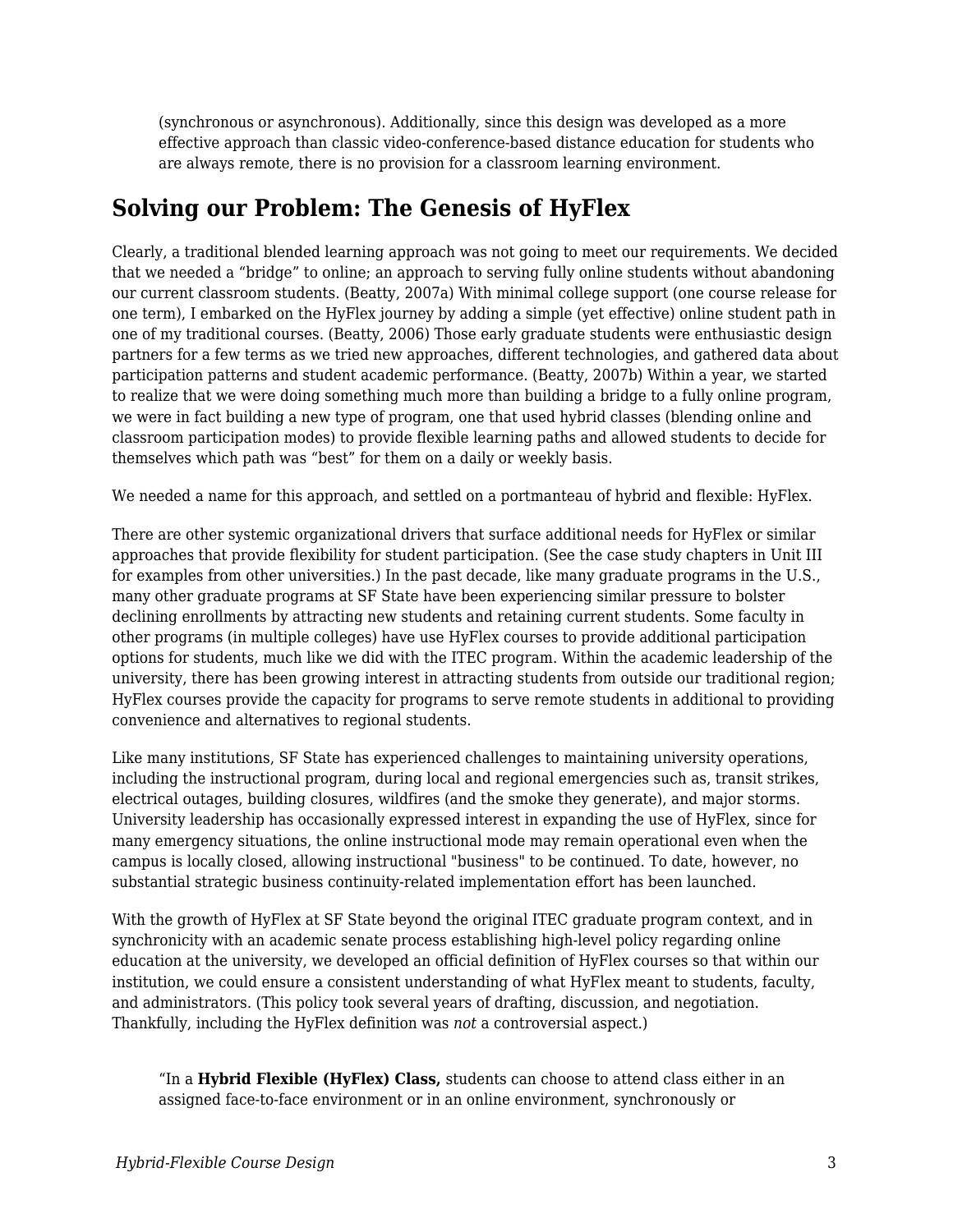asynchronously. Online technology is primarily used to provide students with flexibility in their choice of educational experience, and to communicate with the faculty member inside and outside of office hours." (Original SFSU Academic Senate Policy F12-264)

Four years later, the academic senate subsequently simplified the definition language:

"**HyFlex courses** are class sessions that allow students to choose whether to attend classes face-to-face or online, synchronously or asynchronously." (SFSU Academic Senate Policy S16-264, available online: [https://edtechbooks.org/-pAkt](https://senate.sfsu.edu/policy/online-education))

# **Other Course Design Formats in the Hybrid-Flexible Genre**

There have been others working on similar approaches to combining classroom students and online students; some very similar – even identical – to HyFlex and others with significant differences from HyFlex. In this section, I'll highlight some of the major efforts I am aware of; there are certainly others not represented here. (If you think another effort should be described, please let me know in the comments for this chapter, or by other means.)

Many of these instructional formats were developed during the same timeframe that we were reporting our work with the HyFlex course design, and others came afterward. All use their own branding (name, primarily) for their own purposes, whether or not they were aware of the HyFlex approach at the time. (Note: there are many other cases of faculty and institutions using the term Hybrid-Flexible or HyFlex; just as appropriately. See Appendix A. Bibliography of Hybrid-Flexible Literature for reports from many of these cases.)

#### **Mode-Neutral (2008)**

Smith, Reed, and Jones (2008) describe the "Mode Neutral" instructional approach as one in which "progress across modes of delivery at any point throughout their study when their preferences, requirements, personal and professional commitments demand, without compromising their learning experience." This seems to be another approach that, at least as far as student participation options and control, is the same as HyFlex.

An important distinction between the development (or at least the description) of Mode Neutral compared to HyFlex is the emphasis in Mode Neutral of following a constructivist philosophy in the design and implementation of a course. The emphasis on the constructivist philosophical underpinnings of Mode Neutral sets it apart as unique in important ways. Another interesting difference is the authors' perspective on the applicability of their conceptual model across the curriculum: "We argue that it is possible to adopt a singular pedagogical approach to educational programmes that is suitable for all learners." (2008, p. 2) This claim of universal applicability is not something I would ever make for the HyFlex design, nor do I agree with the presumption that one pedagogical approach is (or even can possibly be) suitable for all learners.

Miller (2011) describes the potential for mode-neutral teaching to transform teaching and help students develop transformative leadership abilities. The arguments put forth in this paper about the course format affording opportunity to impact the way students learn, potentially leading to the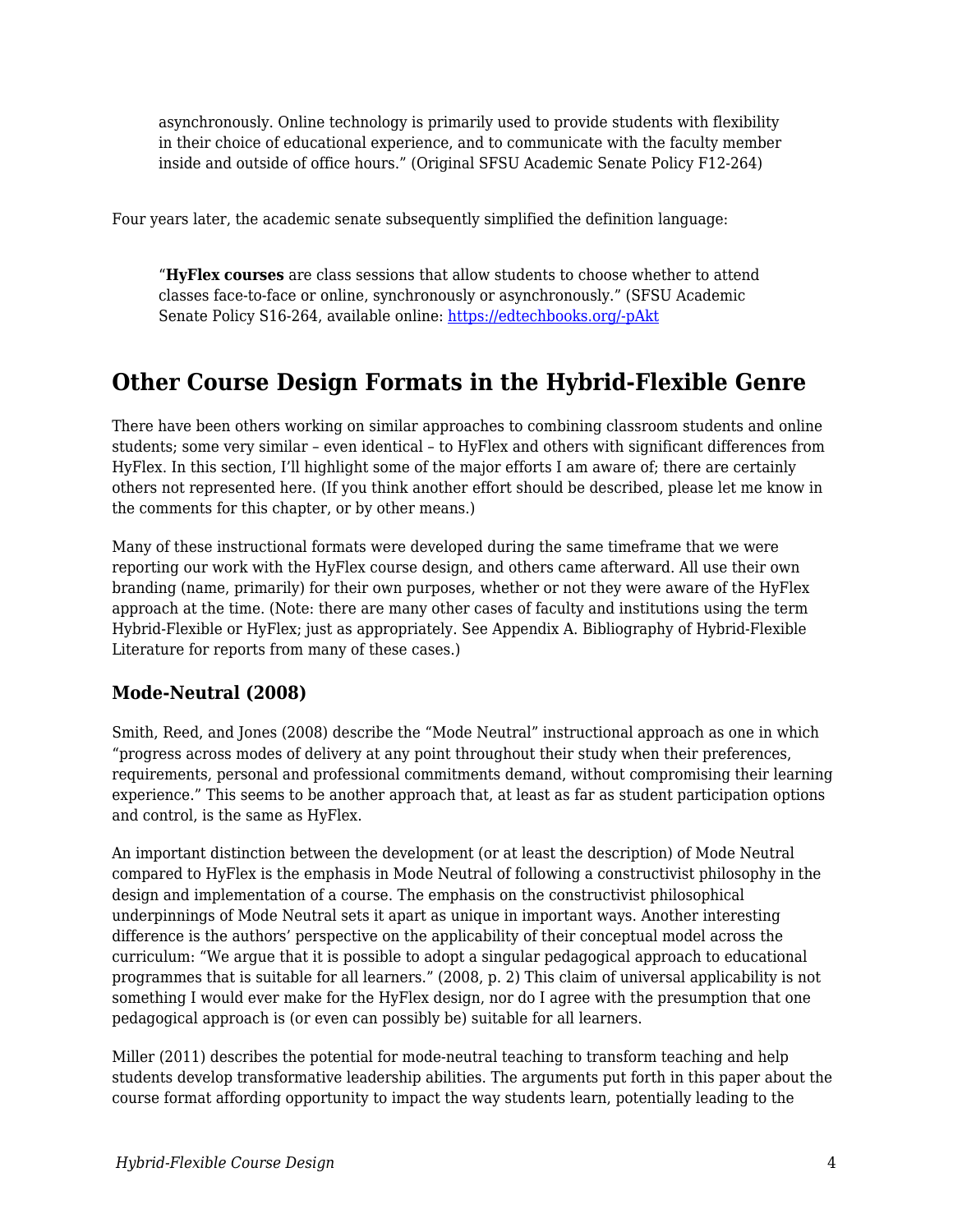development of transformative leaders (an apparent goal in the study context of Public Administration) seem very reasonable. (If supporting the development of transformative leaders through the use of innovative course design appeals to you, you may want to read this article.)

This model implements a design that is essentially the same as HyFlex, though they have branded their approach with their own unique name.

#### **Multi-Access Learning (2009)**

Irvine (2009) defines multi-access learning as "a framework for enabling students in both face- toface and online contexts to personalize learning experiences while engaging as a part of the same course." As described and defined by Irvine, multi-access learning allows the student to choose how to participate in course activities with respect to mode (online or face-to-face). (Irvine, Code & Richards, 2013)

This model implements a design that is essentially the same as HyFlex, though they have branded their approach with their own unique name.

#### **FlexLearning (2012)**

In 2011, the Lehigh Valley Campus of the Pennsylvania State University (PSU-LV) launched the "FlexLearning" program. (McCluskey, Shaffer, Grodziak, & Hove, 2012). The mission of this program was: "Penn State Lehigh Valley will effectively address the various and diverse learning needs of our twenty-first century students through a comprehensive initiative which offers high quality, interactive, and engaging courses in a flexible delivery mode." (2012, p. 4) The core values of this program were to 1) Offer high quality academic courses, 2) Incorporate the benefits of flexible learning modalities, 3) Proactively and innovatively utilize emerging educational technologies, 4) Provide students with options through flexible delivery modes, and 5) Contribute to increased campus enrollment. In their strategic plan for FlexLearning, they begin their definition of the design by describing the experience:

"Consider the option of taking a course either in the traditional face-to-face, blended or hybrid, or completely online, that is, all these options in one and the same course. A student may even choose to start to take a course in one mode of delivery and later decide to change to a different mode of delivery with no learning deficit.

In such a course, the faculty member designs a course with the learning needs of the students as the primary concern so as to allow students to go from face-to-face to online and vice versa. The faculty member provides course content and activities within an instructional structure that would allow for maximum engagement of student appropriate for both face-to-face and online.

That is what we are calling FlexLearning." (2012, p. 13)

This model implements a design that is essentially the same as HyFlex, though they have branded their approach with their own unique name.

#### **Converged Learning (2012)**

Taylor and Newton (2012) describes the development of the "converged learning" instructional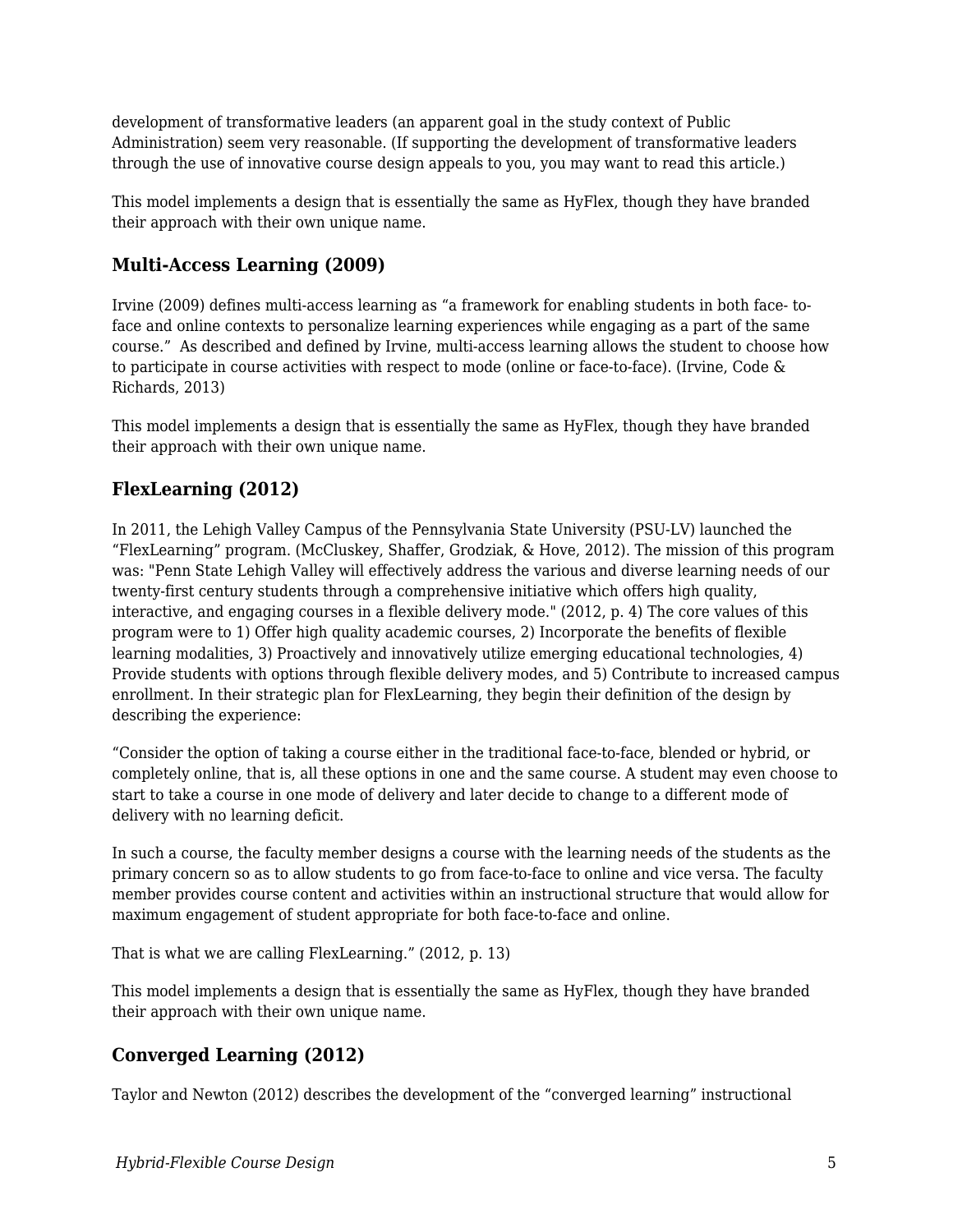approach used at Southern Cross University across multiple campuses in Australia. As their university was designing courses and programs to meet the needs of large populations of both oncampus and distance students, a large team of faculty (39) and designers (10) started designing for both types of students in the same courses – combining online and classroom students and providing student choice in participation mode much like HyFlex. Their report on the institutional change effort that introduced converged learning is highlighted in Chapter 2.5. Evaluating the Impact of Hybrid-Flexible Courses and Programs.

This model implements a design that is essentially the same as HyFlex, though they have branded their approach with their own unique name.

#### **Peirce Fit ® (2014)**

The Peirce Fit ® model was developed at Peirce College as a way to allow students to choose between classroom and online participation on a weekly (or session) basis, creating their own "best fit" to meet their own personal schedule and location needs. (Littlefield, 2014; Donovan, 2018; Beatty, Littlefield, Miller, Rhoads, Shaffer, Shurance, & Beers, 2016) The Peirce Fit ® format began as the "FLEX" course design, but changed as the college found success with FLEX and made strategic decisions regarding the scope of the effort, branding the approach, and implementing their Hybrid-Flexible design programmatically. The Peirce Fit ® story and their evaluation of their program's impact are presented as a case study in Unit III. of this book. (See Chapter 3.1 Fitting Flexibility Across the Curriculum.) The college also provides a comprehensive informational website explaining Peirce Fit ® to potential students and others. See<https://www.peirce.edu/fit>for more information about this approach.

This model implements a design that is essentially the same as HyFlex, though they have branded their approach with their own unique name.

#### **Multi-Options (2014)**

Another approach that seems to be another form of HyFlex is called "Multi-Options". As described by Edler (2018), "Multi-Options is a teaching methodology that allows students to choose the format in which they will attend class. Weekly, they have the choice of attending the face-to-face session, joining synchronously online, or viewing the class asynchronously online at their convenience. Each choice has its own requirements developed to keep the workload uniform for all students. Advantages include conservation of faculty, avoiding the cancellation of poorly populated classes, promoting student independence, and allowing for maximum student flexibility regarding learning style, scheduling needs, and lifestyle. Although technological support and changes to the faculty culture are challenges, initial trials have been successful." (p. 110)

This model implements a design that is essentially the same as HyFlex, though they have branded their approach with their own unique name.

#### **Flexibly Accessible Learning Environment (FALE) (2018)**

In 2018, the University of Georgia developed an approach to combining online and classroom students that they call "Flexibly Accessible Learning Environment" (FALE). (Hill, Yang, Kim, Oh, Choi, Branch, Lee, & Keisler**,** 2018). Their stated definition (found at [https://edtechbooks.org/-PjR](http://ldtglobal.coe.uga.edu/fale/)) is: "Flexibly accessible means that students can attend in one of three modes: face-to-face, synchronous,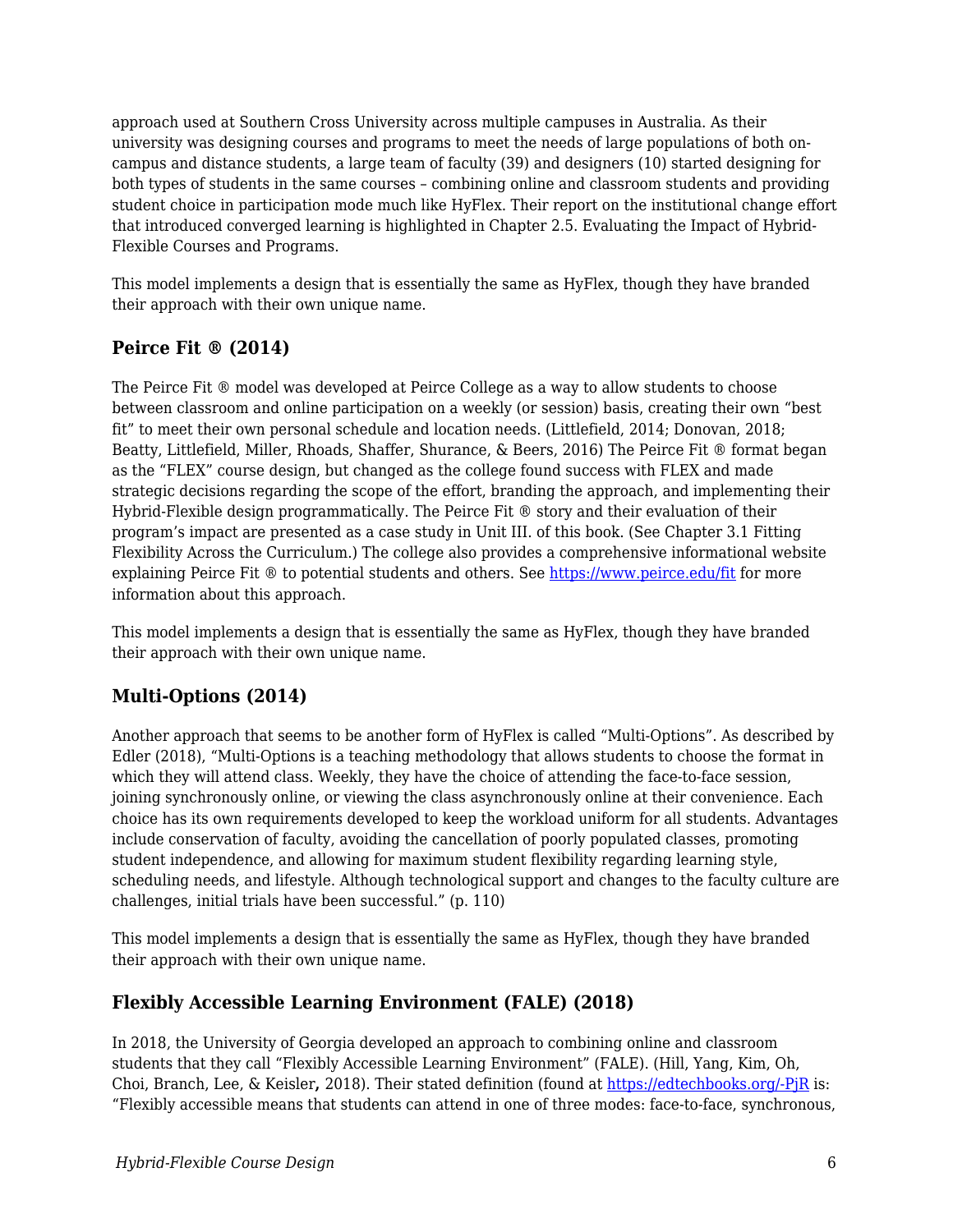and asynchronous. Further, students can change how they chose to interact within the course week to week, thus meeting real-time needs and demands of everyday life. Janette Hill." (UGA website, nd.)

This model implements a design that is essentially the same as HyFlex, though they have branded their approach with their own unique name.

### **Blendflex (2016)**

Carol Lee, director of educational technology at Central Georgia Technical College developed an approach to combining online and classroom students with student choice (flexibility) to provide more options supporting student participation and engagement, designed to improve student success in academic programs. (Central Georgia Technical College, nd.; Leiberman, 2018; University Business, 2017) According to Leiberman, the blendflex mode allows face-to-face, synchronous online and asynchronous online experiences that students can choose to attend. They can attend as many or as few face-to-face sessions as they want, as long as they complete the rest of the course online. Lee confirms this approach: "They can seamlessly at any time during the semester move back and forth within that course delivery." (Carol Lee, as quoted in Leiberman, 2018)

This model implements a design that is essentially the same as HyFlex, though they have branded their approach with their own unique name.

#### **Comodal (2016)**

Teachonline.ca (2017) describes an approach used by Frederic Audet (and others) at Laval University in Quebec City, Canada that allows students three options for participation: 1) attend the live class in person, 2) join the class live (simultaneously) online via a webinar, or 3) listen to the recording of the class on his or her own time. Audet reports "… no differences in learning outcomes or completion rates between the different modes of study on these courses, and found it takes no more lesson preparation time than a traditional lecture, once the system is set up." (2017) Gobeil-Proulx (2019) uses the term "comodal" to refer to Hybrid-Flexible (HyFlex) courses where the student experience was studied at four different locations of Laval University. "A course offered in the HyFlex format can be followed face-to-face or remotely by students, which allows them to choose weekly the mode that suits them best." (2019, p. 56) It seems that the authors prefer to use the term "comodal" rather than HyFlex; there seems to be no practical difference in the course design, however.

This model implements a design that is essentially the same as HyFlex, though they have branded their approach with their own unique name.

The following design approaches share many characteristics with HyFlex, but all seem to differ in at least one fundamental way so they are not truly Hybrid-Flexible as we define the term. They are included here to help us explain the HyFlex design and explore the edges of HyFlex in practice. As well, each approach is certainly a valid instructional design of its own, solving an important local need for some form of multi-mode instruction. The design guidance and research provided in the studies referenced can help HyFlex instructors and designers as well.

#### **Flexible Hybrid (2014)**

He, Gajski, Farkas, & Warschauer (2014) use the term "flexible hybrid" to describe their modified hybrid course that includes three different instructional formats: online, hybrid (student controlled),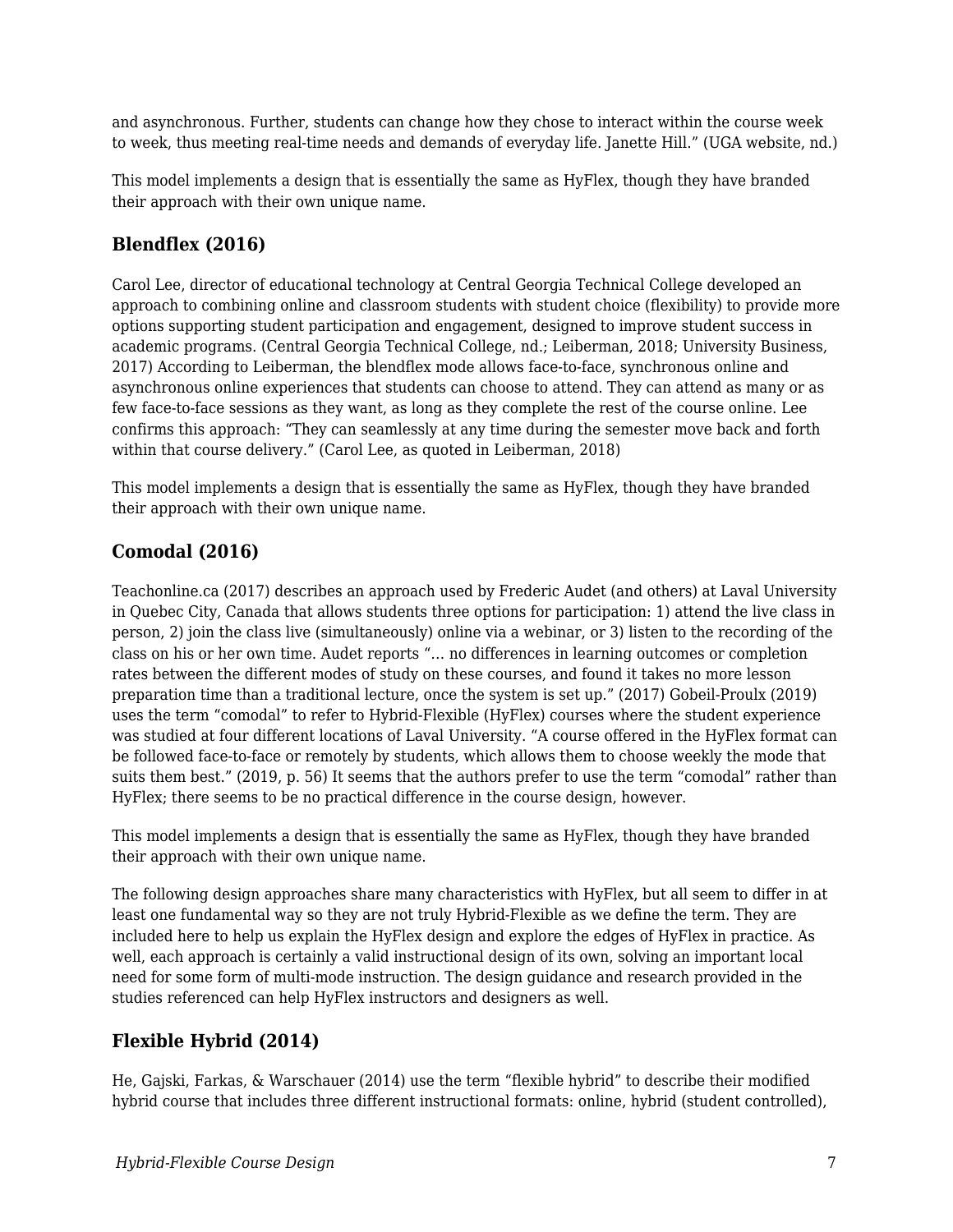and flipped. Findings from their detailed and comprehensive study of the relationship between student choices of instructional format and corresponding performance factors (exam grades, selfreported perceptions, study effort, etc.) are reviewed in Chapter 2.5 Evaluating the Impact of Hybrid-Flexible Courses and Programs.

#### **Synchronous Learning in Distributed Environments (SLIDE) (2011)**

Stewart, Harlow, and DeBacco (2011) report on a project describing research on the student experience in multi-site graduate courses, with some instruction happening with students in the local classroom and others meeting physically elsewhere but connected to the local classroom where the instructor is located. "Classes sometimes met face-to-face in the same physical location; at other times part of the class met physically elsewhere. Yet all were linked through the virtual space. … Most of the interaction occurred between the local and distance learners by way of cultural guides, local students assigned to host a distance learner through Google Video chat. The distance learners were able to receive real-time attention from the instructor and were able to share differing perspectives that contributed to increased satisfaction in the course." (2011, p. 357)

This design shares some aspects with classic HyFlex, though it seems that students were NOT colocated (regional) so no flexing would be likely (or perhaps even possible). This approach is a good example of the blended synchronous environment described below.

### **gxLearning (2011)**

Verhaart and Hagen-Hall (2012) describe a course design they call "gxLearning" (geographically extended). This paper reports on the use of two forms of distant synchronous connection technologies, room-based video teleconferencing and desktop webconferencing and compares the student experience in each. Day and Verhaart (2016) reports on approximately five years of development research using three case studies of gxLearning with varying technologies, pedagogical approaches and instructional theories applied to each case. Interestingly, one of their major findings is very similar to that reported in initial studies of HyFlex, the importance of high quality audio/video. "In all cases, the quality of the hardware and infrastructure had an impact on the student experience, whether it be lesser computing power, slow internet connection, or under spec'd audio or video equipment." (2016, p. 190).

#### **Blendsync (2011)**

Blended Synchronous (Blendsync) learning developed as an approach combining classroom (onground) students and online students with synchronous communication systems; most commonly web conferencing tools. This design tradition is a natural outgrowth of some forms of classic distance education, where remote groups of students were connected to a local group of students with an instructor using a teleconferencing system (VTC). The advent of web conferencing software and the growing ubiquity of high speed network connections allowed for more individual remote connections rather than requiring remote users to be co-located to use an expensive video teleconferencing system and its (often) dedicated connection.

A major design and research effort launched in Australia and New Zealand in 2011, with the stated goal: "Blended Synchronous Learning ('BlendSync') Project sought to investigate how three specific technology-based tools – video conferencing, web conferencing and 3D virtual worlds – could best be used to support activities that engage Higher Education students and teachers in effective real-time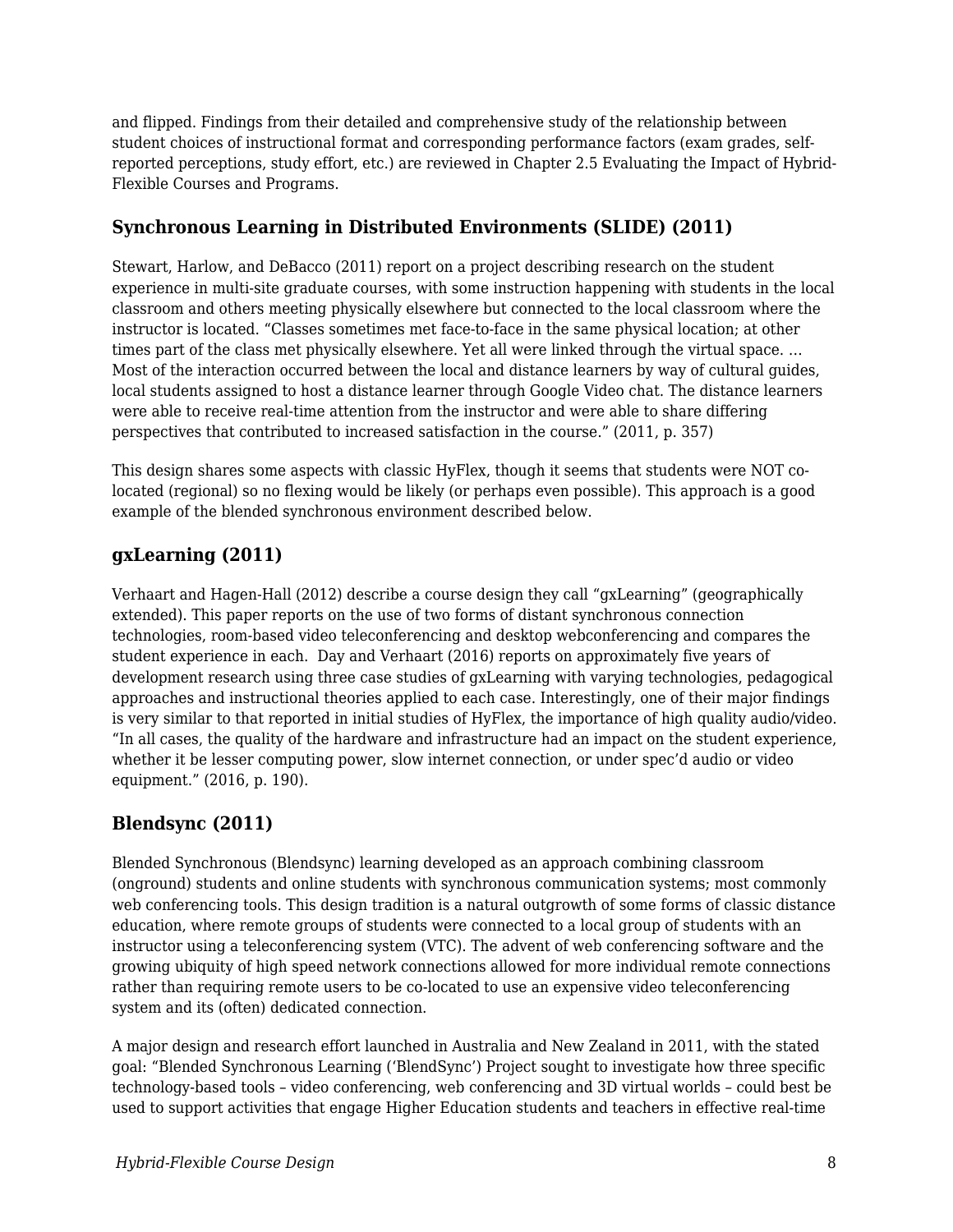learning irrespective of their location." (Bower, Kennedy, Dalgarno, Lee, & Kenney, 2014, p.12) This multi-year project, involving many faculty and staff from several universities, conducted multiple case studies looking at various aspects of blended synchronous learning environments in practice, in the education setting. (Bower, Kennedy, Dalgarno, Lee, & Kenney, 2015) The project developed the "Blended Synchronous Learning Handbook" (Bower, Kennedy, Dalgarno, Lee, & Kenney, 2014), which defines blended synchronous learning as: "Learning and teaching where remote students participate in face-to-face classes by means of rich-media synchronous technologies such as video conferencing, web conferencing, or virtual worlds." (2014, p. 11)

#### **Remote Live Participation (RLP) (2018)**

Another approach that is very much similar to the blended synchronous online format has been called Remote Live Participation. Marquart, Englisher, Tokeida, Samuel, Standlee, and Telfair-Garcia (2018) report on a project combining online and face-to-face students in two course at Columbia University. Their guiding question was "Can online students be fully integrated into residential courses via web conferencing?" In their case report, they share major lessons learned from their initial pilot. Though this approach does combine online and classroom students in the same course sections, like HyFlex does, there doesn't seem to be any intentional support for students making weekly or session-bysession choices about participation mode. As with other blended synchronous-type formats, this approach can provide helpful design guidance for those implementing HyFlex courses that include an online synchronous participation option.

# **Is your Course Design Approach Missing?**

In this book, and in our work with Hybrid-Flexible (HyFlex) course designs locally and internationally, we often encounter differing approaches to blending participation formats in various hybrid approaches. At a high level, we constrain our use of the HyFlex label to those that are purposefully designed to 1) combine at least two complete learning paths; classroom and at least one online, and 2) support ongoing student choice (flexibility) among these learning paths. If a design doesn't meet these two basic criteria, we don't consider it to be Hybrid-Flexible no matter what name is used for branding.

We're certain that there are other instructional approaches being used that are similar – perhaps even identical – to the Hybrid-Flexible approaches described in this book. If you know of another effort that should be included, please let me know in the comments for this chapter, or contact be by other means.

### **References**

- Beatty, B. (2006, October). *Designing the HyFlex World- Hybrid, Flexible Classes for All Students*. Paper presented at the Association for Educational Communication and Technology International Conference, Dallas, TX.
- Beatty, B. (2007a). *Transitioning to an Online World: Using HyFlex Courses to Bridge the Gap.* In C. Montgomerie & J. Seale (Eds.), Proceedings of ED-MEDIA 2007--World Conference on Educational Multimedia, Hypermedia & Telecommunications (pp. 2701-2706). Vancouver, Canada: Association for the Advancement of Computing in Education (AACE). Retrieved April 5, 2019 from [https://edtechbooks.org/-ohe](https://www.learntechlib.org/primary/p/25752/).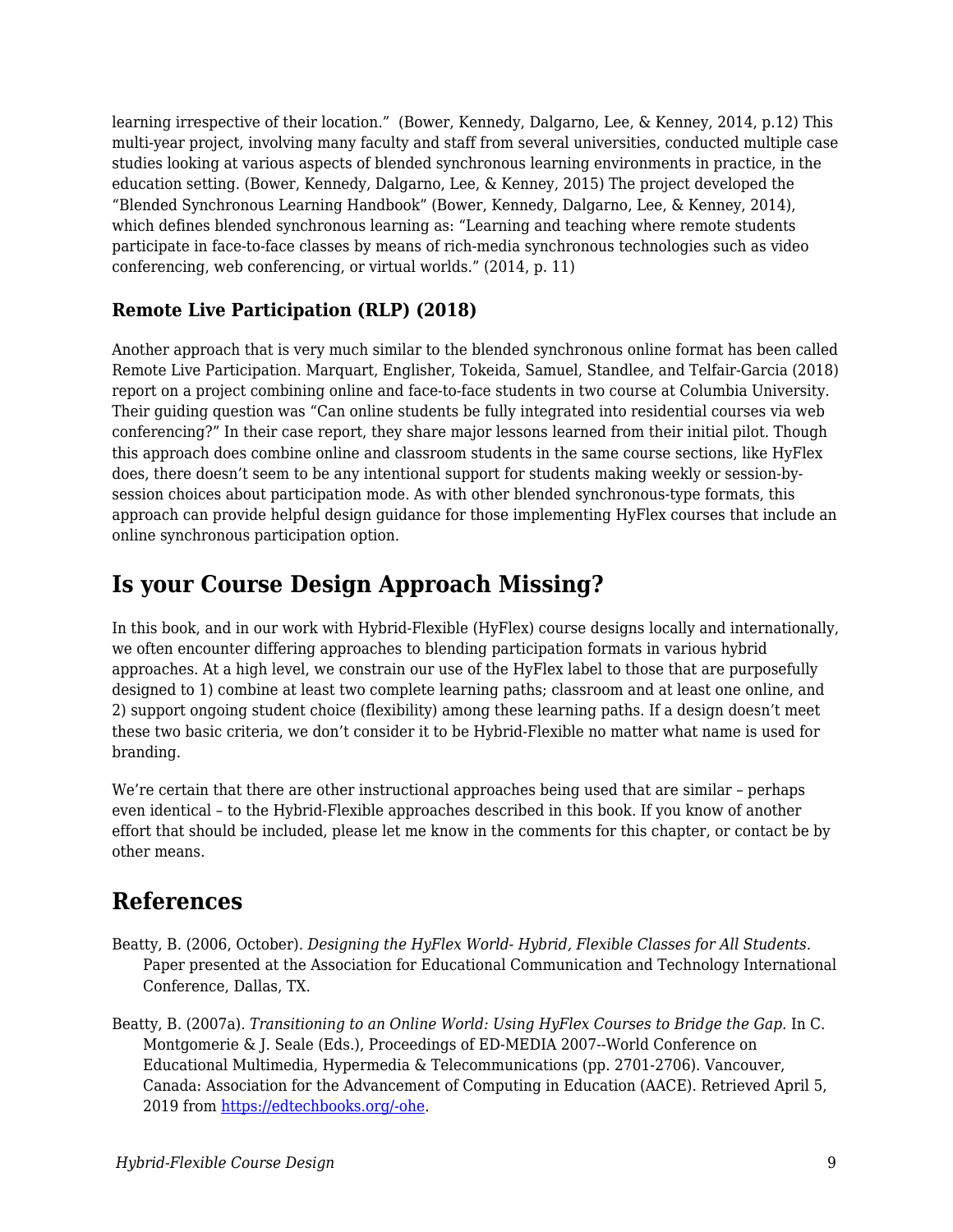- Beatty, B. (2007b, October). Hybrid Classes with Flexible Participation Options If you build it, how will they come? *Proceedings of the Association for Educational Communication and Technology International Conference*, Anaheim, CA.
- Beatty, B., Littlefield, C., Miller, J., Rhoads, D., Shaffer, D., Shurance, M. and Beers, M. (2016, April). *Hybrid Flexible Course and Program Design: Models for Student-Directed Hybrids*. Paper and panel session presented at the OLC Innovate 2016 Conference, New Orleans, LA.
- Bonk, C. J. & Graham, C. R. (2006). *Handbook of blended learning: Global Perspectives, local designs.* San Francisco, CA: Pfeiffer Publishing.
- Bower, M., Kennedy, G. E., Dalgarno, B., Lee, M. J. W., and Kenney, J. (2014). *Blended synchronous learning: A handbook for educators. Retrieved from<http://blendsync.org/handbook/>*
- Bower, M., Dalgarno, B., Kennedy, G.E., Lee, M., & Kenney, J. (2015). Design and implementation factors in blended synchronous learning environments: outcomes from a cross-case analysis. *Computers & Education, 86*, 1-17.
- Central Georgia Technical College (nd.). *BlendFlex Courses.* Available from: https://www.centralgatech.edu/wp-content/uploads/pdfs/academics/online/BlendFlexInfo.pdf
- Day, S. & Verhaart, M. (2016). Determining the requirements for geographically extended learning (gxLearning): A multiple case study approach. In S. Barker, S. Dawson, A. Pardo, & C. Colvin (Eds.), *Show Me The Learning.* Proceedings ASCILITE 2016 Adelaide (pp. 182-191).
- Donovan, S. A. G. (2018). *Mixed methods study of the fit instructional model on attributes of student success* (Order No. 10935064). Available from ProQuest Dissertations & Theses Global: The Humanities and Social Sciences Collection. (2115548318). Retrieved from https://search.proquest.com/docview/2115548318?accountid=13802
- Elder, S. J. (2018). Multi-Options: An Innovative Course Delivery Methodology. *Nursing Education Perspectives 39*(2), pp. 110-112.
- Gobeil-Proulx, J. (2019). La perspective étudiante sur la formation comodale, ou hybride flexible. [What do university students think about hybrid-flexible, or HyFlex courses?] *Revue internationale des technologies en pédagogie universitaire*, *16*(1), pp. 56-67. Available online: https://doi.org/10.18162/ritpu-2019-v16n1-04
- Graham C. R. (2006). Blended Learning Systems: Definition, Current Trends, and Future Directions. In C. J. Bonk and C. R. Graham (Eds.) *Handbook of blended learning: Global Perspectives, local designs.* San Francisco, CA: Pfeiffer Publishing. (pp. 3-21).
- He, W., Gajski, D., Farkas, G., Warschauer, M. (2015). Implementing flexible hybrid instruction in an electrical engineering course: The best of three worlds? *Computers & Education, vol 81*, pp.59-68.
- Hill, J., Yang, X., Kim, E. E., Oh, J, Choi, I., Branch, R. M., Lee, H., & Keisler, B. (2018). *Creating a Flexibly Accessible Learning Environment.* Conference presentation at Association for Educational Communications and Technology Annual Convention. Kansas City, MO. (2018, October).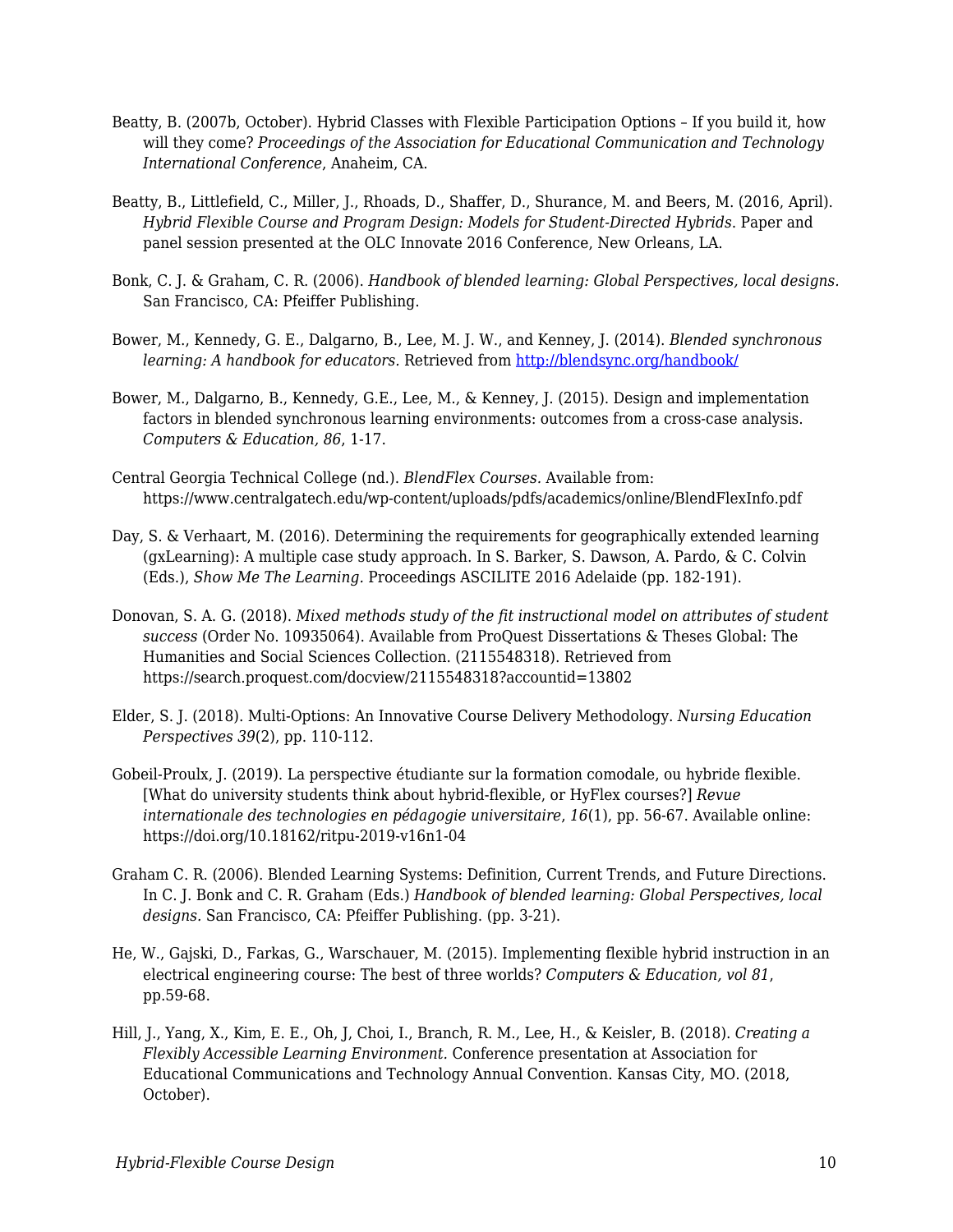- Lieberman, M. (2018). Introducing a New(-ish) Learning Mode: Blendflex/Hyflex. *Inside Higher Ed (January 24, 2018*). Available from: https://www.insidehighered.com/digital-learning/article/2018/01/24/blendflex-lets-students-toggle -between-online-or-face-face
- Irvine, V. (2009). The Emergence of Choice in "Multi-Access" Learning Environments: Transferring Locus of Control of Course Access to the Learner. In G. Siemens & C. Fulford (Eds.), Proceedings of ED-MEDIA 2009--World Conference on Educational Multimedia, Hypermedia & Telecommunications (pp. 746-752). Honolulu, HI, USA: Association for the Advancement of Computing in Education (AACE). Retrieved October 1, 2019 from [https://edtechbooks.org/-ZkWb.](https://www.learntechlib.org/primary/p/31583/)
- Irvine, V., Code, J., & Richards, L. (2013). Realigning higher education for the 21st century learner through multi-access learning. *Journal of Online Learning and Teaching*, *9*(2), 172.
- Littlefield, C.M. (November, 2014). *FLEX: The Next Boost in Course Delivery*. Round Table Presentation, at the annual conference of The Council for Adult & Experiential Learning (CAEL), Chicago, IL.
- Marquart, M., Englisher, M., Tokieda, K., and Telfair-Garcia, A. (2018, February 22). *One class, two modes of participation: Fully integrating online students into residential classes via web conferencing.* Poster presented at the Columbia University Center for Teaching and Learning's Celebration of Teaching and Learning Symposium, New York, NY. doi:10.7916/D8KW6TK3.

Martyn, M. (2003). The hybrid online model: Good practice. *Educause Quarterly, 26*(1), 18–23.

- McCluskey, C. P. S., Shaffer, D. R., Grodziak, E. M., & Hove, K. W. (2012). *Strategic Plan on FlexLearning*. The Pennsylvania State University Lehigh Valley campus, Center Valley, PA.
- Means, B., Toyama, Y., Murphy. R., Bakia, M., and Jones, K. (2010). *Evaluation of Evidence-based Practices in Online Learning: A Meta-analysis and Review of Online-learning Studies*. Washington, D.C.: U.S. Department of Education.Orey, M. (2002, February). One year of online blended learning: Lessons learned. In *Annual Meeting of the Eastern Educational Research Association*, Sarasota, FL.
- Miller, W. (2011). Mode-neutral and the need to transform teaching. *Public Administration Quarterly*, *35*(4), 446-465.
- Power, M. (2008). The Emergence of a Blended Online Learning Environment. *MERLOT Journal of Online Learning and Teaching 4(*4). Available online: [https://edtechbooks.org/-aGx](http://jolt.merlot.org/vol4no4/power_1208.htm)
- Rasmussen, R. C. (2003). *The quantity and quality of human interaction in a synchronous blended learning environment.* Doctoral dissertation. Brigham Young University. Available from: ProQuest Dissertations & theses. (UMI No. 305345928).
- San Francisco State University Academic Senate (2012). Online Education Policy S12-264 (Old). Available from: [https://edtechbooks.org/-VWsZ](https://senate.sfsu.edu/policy/online-education-policy)
- San Francisco State University Academic Senate (2016). Online Education Policy S16-264. Available from: [https://edtechbooks.org/-msh](https://senate.sfsu.edu/policy/online-education)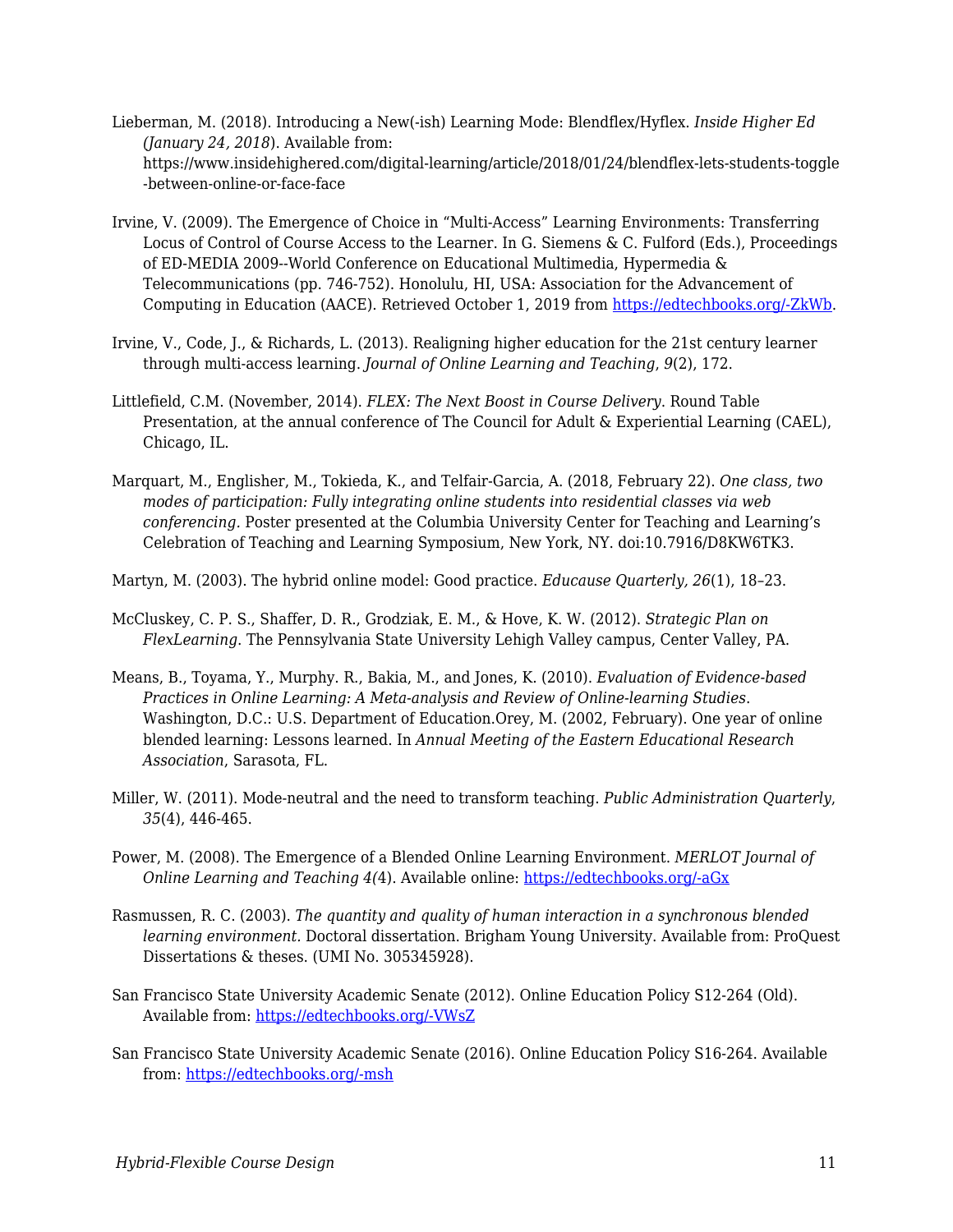- Smith, B., Reed, P., & Jones, C. (2008). 'Mode Neutral' Pedagogy, European Journal of Open, Distance and e-Learning. [https://edtechbooks.org/-nba](http://www.eurodl.org/materials/contrib/2008/Smith_Reed_Jones.htm)
- Stewart, A. R., Harlow, D. B., & DeBacco, K. (2011). Students' experience of synchronous learning in distributed environments. *Distance Education, 32*(3), 357-381.
- Taylor, J. A., and Newton, D. (2012). Beyond Blended Learning: A case study of institutional change at an Australian university. *Internet and Higher Education 18*(2013) pp. 54-60.
- TeachOnline.ca (2017). *L'enseignement Comodal: Dual Mode Teaching in Business Administration at Laval University, Québec*. Available online: https://teachonline.ca/pockets-innovation/lenseignement-comodal-dual-mode-teaching-business-a dministration-laval-university-quebec

University Business (2017). Models of Excellence 2017. *University Business, 20*(8), 37-41.

Verhaart, M. & Hagen-Hall, K. (2012). *gxLearning, teaching to geographically extended classes.* In M. Lopez, M. Verhaart (Eds.) Proceedings of the 3rd Annual Conference of the Computing and Information Technology Research and Education of New Zealand Conference (Incorporating the 25th NACCQ Conference), Christchurch, New Zealand. October 7-10. pp 75-81.